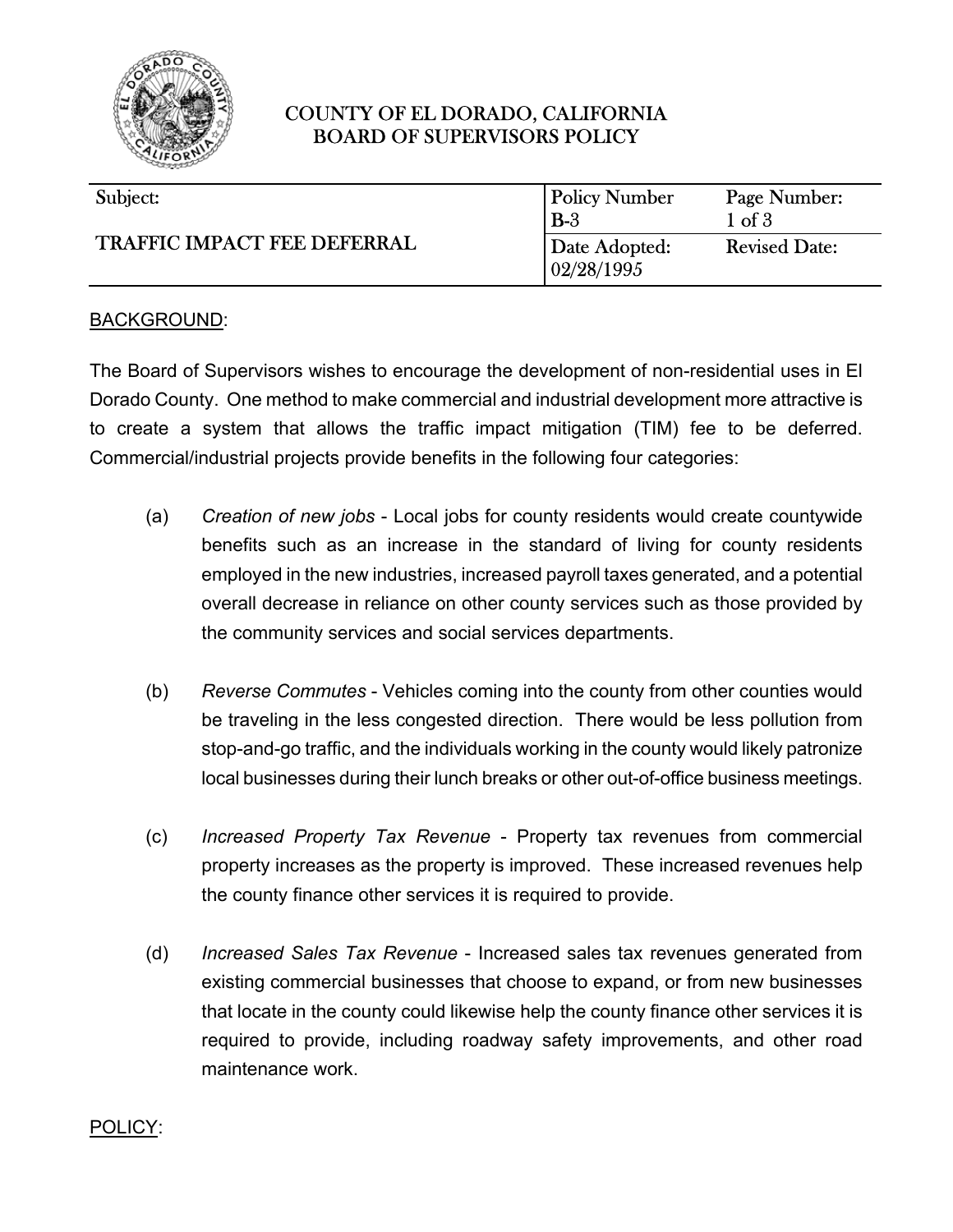

# COUNTY OF EL DORADO, CALIFORNIA BOARD OF SUPERVISORS POLICY

| Subject:                           | <b>Policy Number</b>         | Page Number:         |
|------------------------------------|------------------------------|----------------------|
| <b>TRAFFIC IMPACT FEE DEFERRAL</b> | $B-3$                        | $2$ of $3$           |
|                                    | Date Adopted:<br> 02/28/1995 | <b>Revised Date:</b> |

- 1. To further the development of overall business growth and location in the county, the TIM fee shall be deferred for commercial/industrial development located on the county's west slope.
	- A. Program One: Development on which the TIM fee equals \$10,000 or more is eligible to defer the fee. An account receivable shall be created on the county's books, with the TIM fee fund carrying the notes receivable. The Developer/Builder (DB) will be charged interest on the deferred fee. Future payment of the fee will be secured by a trust deed, a written agreement between county and DB, (or other form of security acceptable to County Counsel) on the land on which the development is to take place. A title company is to be used to process the paperwork. The DB will be required to pay for the title company's costs along with the document recording fee. Interest charged will be the  $11<sup>th</sup>$  District Cost of Funds plus one point.

The fee repayment obligation shall run with the land and be binding on heirs and successors. If the DB goes into bankruptcy, the agreement is void. The next DB is required to pay the TIM fees upon recommencement of the project, or enter into a new fee deferral agreement.

- 1. Repayment Timeline: Repayment of the fee is over a five year period. A 20% down-payment is required once the developer has obtained permanent financing, or prior to the final sign off (certificate of occupancy) on the building permit, whichever is earlier. The remainder is to be paid monthly after the initial down-payment, with the final payment due at the end of the five-year period with no prepayment penalty, if he/she wishes to do so.
- B. Program Two: Commercial/Industrial projects on which the TIM fee equals \$9,999 or less shall pay the fee once the developer has obtained permanent financing, or prior to the final sign off on the building permit (certificate of occupancy), whichever